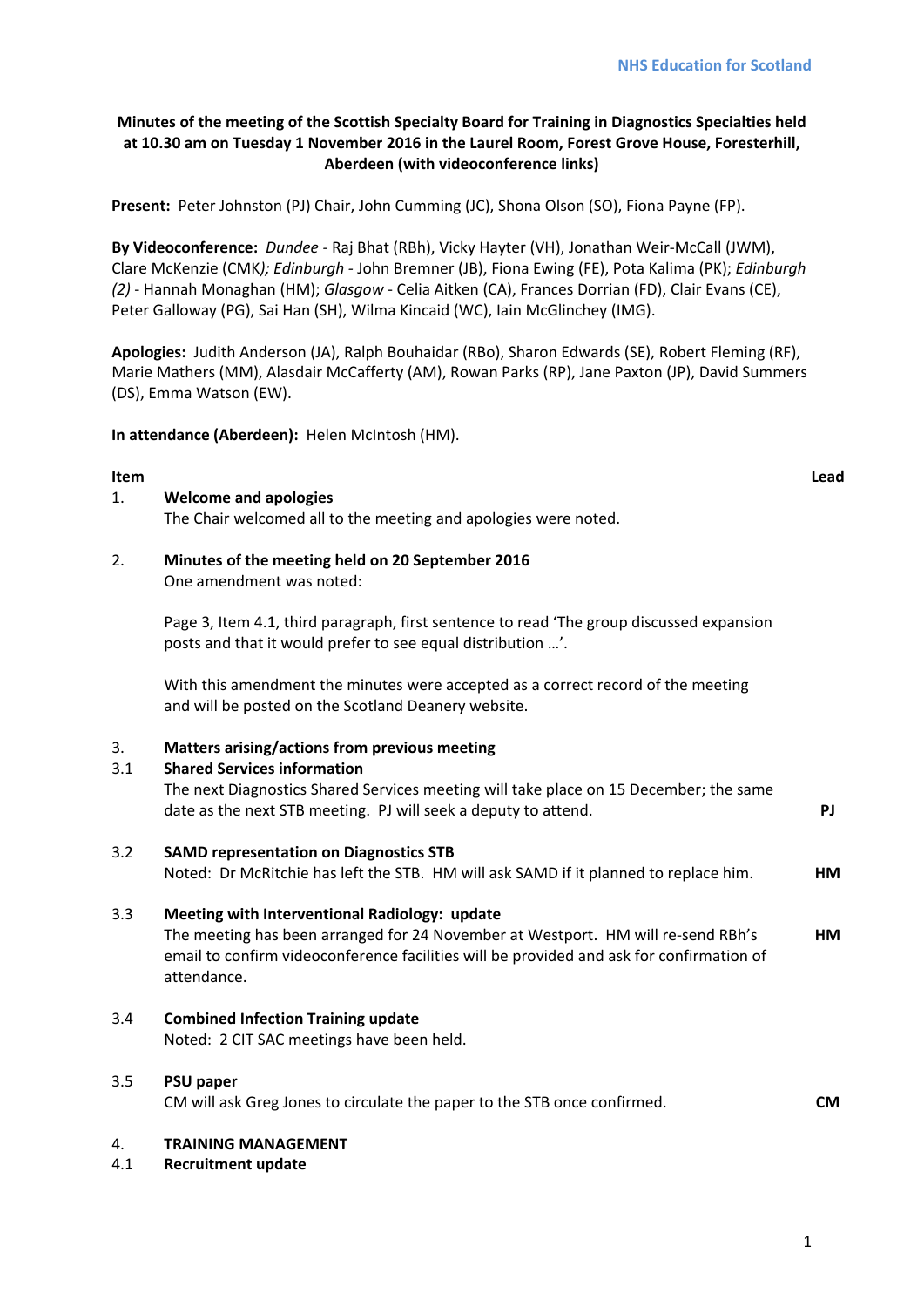Scottish Government has not yet made a decision on funding for the 8 expansion posts. The posts have already been approved by the Transitions Group. As there were already Radiology and Histopathology posts in Round 1 adverts expansion post details could be added at a later stage and once confirmed. SH confirmed the Nuclear Medicine post would be advertised in Round 1.

Paediatric Pathology has recruited 2 trainees – one to start in February and the second one to start later. The third post would rotate and therefore was most likely be recruited in 2018. It will remain in Histopathology this year and can rotate through when a trainee was ready to do this.

Noted: dates booked for Histopathology recruitment in January in London.

## 4.2 **Combined Infection Training update**

PK joined the most recent SAC meeting by teleconference. Issues discussed were – recruitment and how to encourage more applications; the MMV/ID selection process and concerns about bias in questions towards trainees interested in ID/GIM and how to address. It was also noted at the meeting that the London Deanery has discussed decommissioning Medical Microbiology and Virology posts and rebranding as ID posts. CM reported she subsequently spoke to the Liaison English Dean who confirmed there was no drive to reduce MMV/ID posts but to re-structure the programme. However, recruitment to MMV continued to cause concern. PJ noted that John Hood had previously raised the issue of bias in questions and PJ's own experience as a panellist was that they were physicianly focused. A number of different issues remained and much work was still to be done.

## 5. **PROFESSIONAL DEVELOPMENT**

5.1 No additional issues were discussed.

## 6. **QUALITY**

## 6.1 **Quality Update**

FE had circulated the SQMG document to the group which contained the detail of her previous verbal update. She confirmed each TPD should have received the update for their specialty. Requests for any other information should be sent to her.

She noted:

- MMV in the North and East will be visited in Aberdeen where they will see trainees from both centres – FE will attend and DM will chair the visit.
- Twenty Associate posts (trainees) were advertised and over 70 applications received. The initial 20 posts were filled and it was hoped to recruit a further 10. The first cohort will receive training this week and once trained will attend visits and other meetings. Attendance will count as study leave in terms of time with a maximum commitment of 2 days per year but not in terms of funding. TPDs/Educational Supervisors have approved those who applied. The group agreed the benefit of bringing a trainee dimension to the workstream.

PJ noted Professor McLellan's presentation at the recent APGD meeting. This was to raise awareness and highlighted the need to look at the GMC visit as an opportunity to develop education and training across programmes. It was likely 4 major centres will be visited and the GMC will visit all Medical Schools. It had been thought that specialties in enhanced monitoring would not be visited but this was no longer certain.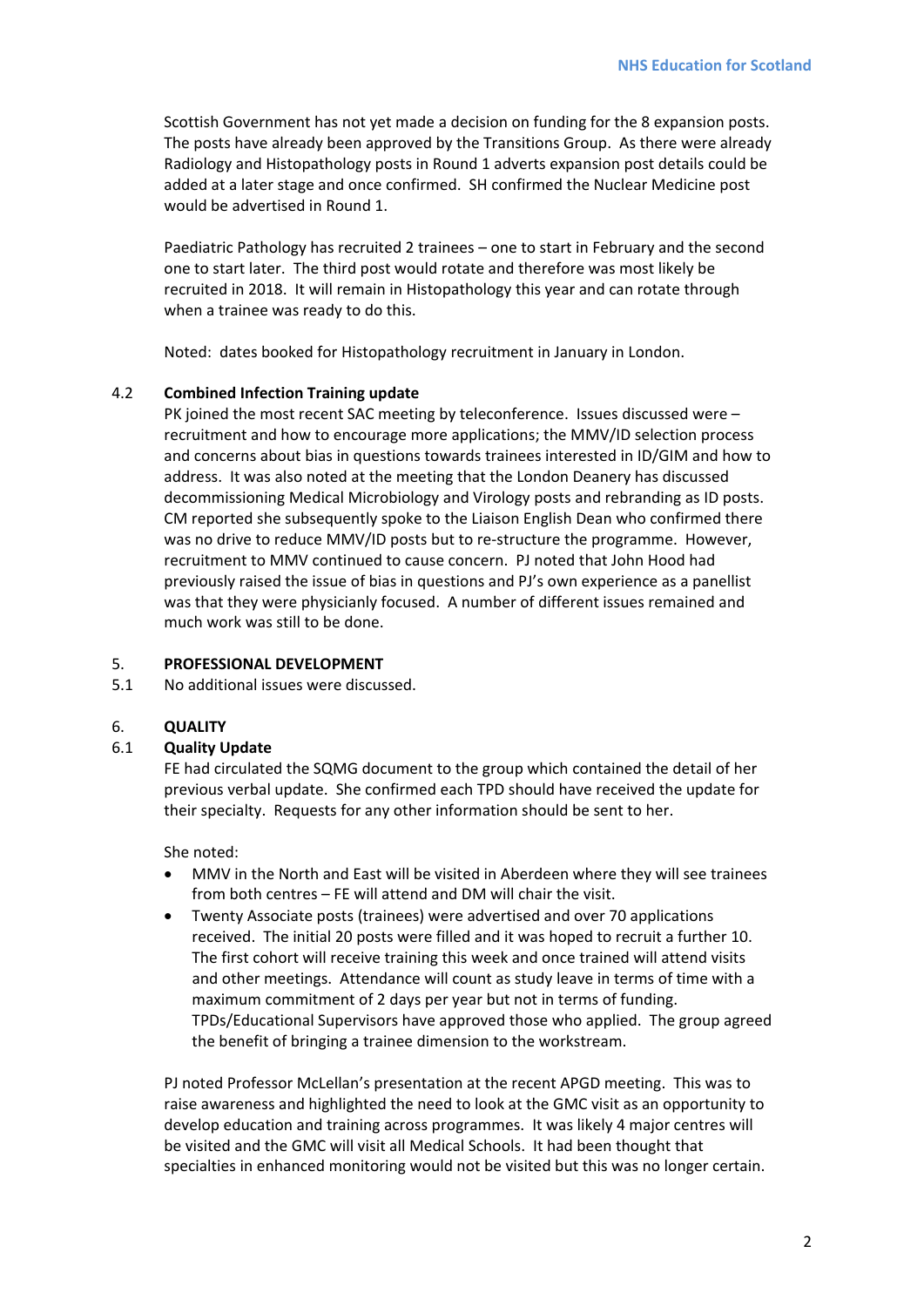The GMC will visit areas of concern and areas where there was good practice and will look at programmes, hospitals, STBs, Deanery and Medical Schools and their interaction and communication and how issues were addressed.

## 7. **FACULTY DEVELOPMENT**

RMV gave a talk on current developments in Faculty Development at the APGD meeting. LaMP has been revised and was now receiving better and positive feedback. He also informed the group about the work being done by the 12 current Clinical Leadership/Management Fellows and the plan to continue links with them once they returned to post. Recognition of Trainers was ongoing and the Faculty Development Alliance was providing material for trainers to assist in developing their capabilities. Information was available on the NES website.

## 8. **STRATEGIC PLANNING AND DIRECTORATE SUPPORT**

PJ reported the North region office in Aberdeen will be redeveloped and while work took place from December to April 2017 staff will move to Aberdeen Dental Education Centre. It was hoped services will continue as usual.

## 9. **Update reports**

## 9.1 **Lead Dean/Director**

CM thanked all for their feedback on the ARCP requirements. Information was now on the NES website and she asked the group to let her know if anything was unclear.

She gave a presentation on Outcome 5s at the APGD meeting. STB feedback indicated a degree of contention on seeing trainees with Outcome 1; she confirmed that TPDs could continue to see all trainees if they wished but this had to be a separate meeting. It was also clear there was variable panel membership in some specialties. CM will collate feedback from the wash up meeting for the pilot.

The Gold Guide stipulated all evidence had to be made available to the panel 2 weeks' before ARCP and it was likely NES will make this a requirement. She was aware this could be an issue as trainees who did not provide all evidence within the timeframe would get an Outcome 5 and this had to be consistently applied. This was debated at the APGD meeting and may be tweaked after the pilot. Meantime ARCP 5 guidance was available on the NES website.

CM noted that an APGC sits on the NES LTFT group, on which she and FD also sit. A process has been developed where LTFT status can be reviewed as a paperwork exercise however she stressed this was not intended to challenges trainees to push them into full‐time but was a checking exercise. She was aware that trainees already spoke to their TPDs if their LTFT status impacted on their ability to achieve competences due to rotas eg clinics not held on days on which they worked, but felt it was good to have oversight.

The simulation group has met twice. Its focus was on simulation within curriculum and how to deliver it in all areas. The group was productive and engaged and she had plans to restructure it further.

She and Ronald MacVicar were leading on Career Management developments. They planned to bring together the APGDs for Career and Management and University Careers Advisers to consider strategy and will consider the careers advice in Medical

**CM**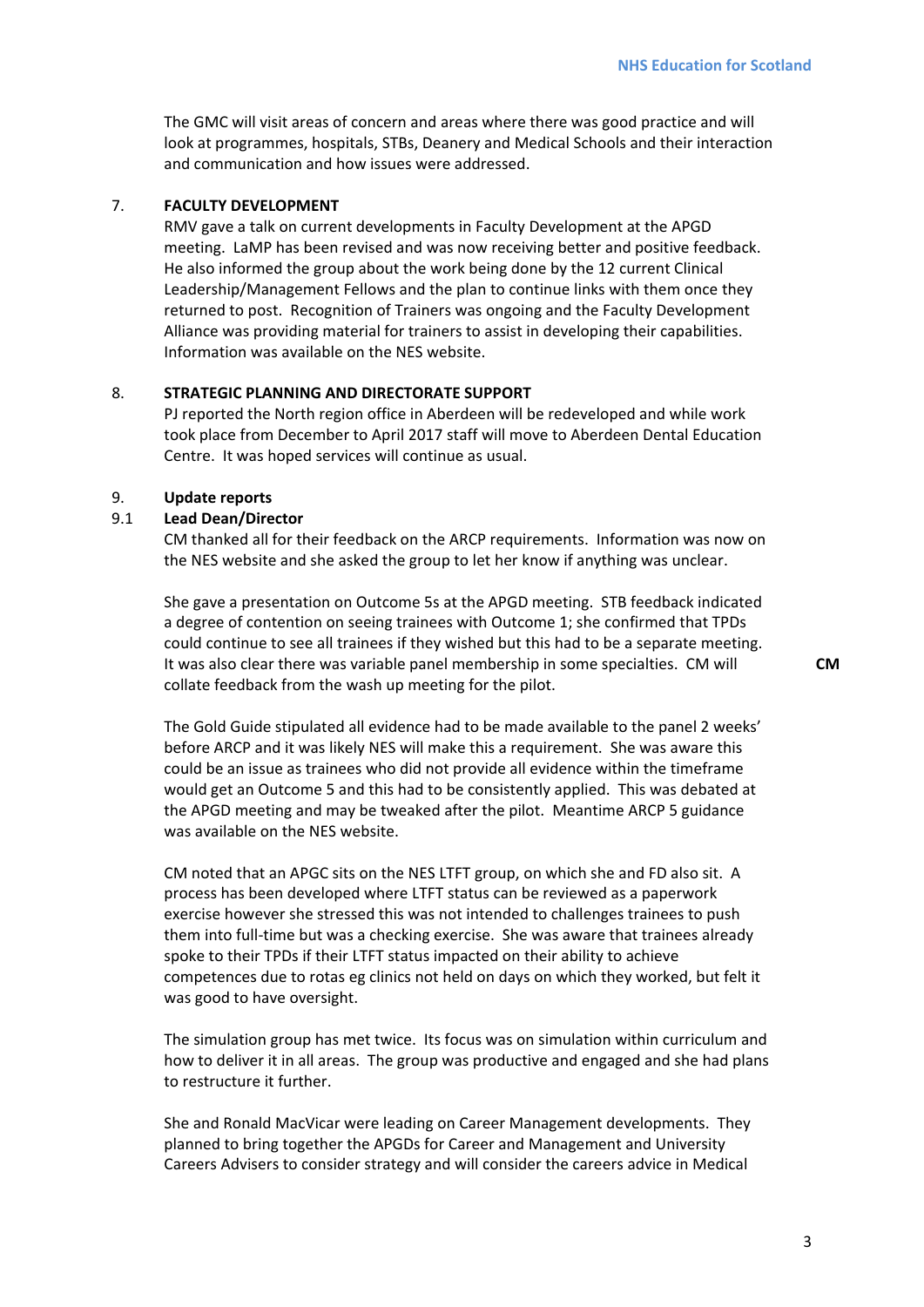Schools as a starting point. They would like to include trainees in this group and may invite STB trainee representatives. The group will focus on giving individuals information to allow each to make their own career decision and not selection and recruitment/retention, which was part of the StART initiative, but will feed into its work. PJ noted that NES via MDET has funded careers research work for Scotland and for elsewhere in the UK so has an existing knowledge base for this work. HMo felt it would be useful to involve DMEs in this work; CM agreed she will contact Morwenna Wood as Chair of the DME group to consider what DMEs could contribute to the group.

**CM**

## 9.2 **Histopathology**

PJ confirmed information on the ARCP decision aid was available; there was a general feeling it was not helpful. It was unclear when it will appear and its use become mandatory.

## 9.3 **Diagnostic Neuropathology**

No update was received.

#### 9.4 **Paediatric Pathology**

CE and WK discussed quality issues prior to the meeting and once the programme was in place they will seek an external mentor for trainees. They were also working to resolve the issue of desk space for trainees. CE has been looking at the potential for rotating trainees around Scotland and hoped to expand this to Aberdeen.

## 9.5 **Forensic Histopathology**

PJ noted correspondence with Sandra Brown, Finance Officer in NEs, regarding a University of Edinburgh contract for a trainee who works in both East and North. Normally a contract would be provided by the appropriate Health Board however this specialty was different in that posts were funded by the Crown Office – with some employed by the NHS and some by Universities. FD confirmed that trainees would have 2 contracts – an employment contract with the NHS and an honorary University contract. PJ will discuss this with RBho to clarify and will send information received from Sandra Brown to FD.

**PJ PJ**

CM reported the first STC meeting has taken place.

## 9.6 **Radiology**

The London Deanery will run recruitment and Scottish panellists were being sought.

## 9.7 **Medical Microbiology**

PK said the Royal College of Pathology has asked Medical Microbiology to transition to the new curriculum and as a result eportfolios will transfer from the College to the Royal College of Physicians system. There have been some issues which he hoped will be resolved in time for ARCPs but flagged this up as a potential area of concern. CM asked PK to email her with details so she can approach the College for clarity. **PK/CM**

## 9.8 **Virology**

Noted: Lothian trainees were already on the new programme.

#### 9.9 **Combined Infection Training – updates**

PK reported they now have programme pathways agreed for the delivery of the programme. CM added that she will invite the ID TPD to join the CIT training **CM**

4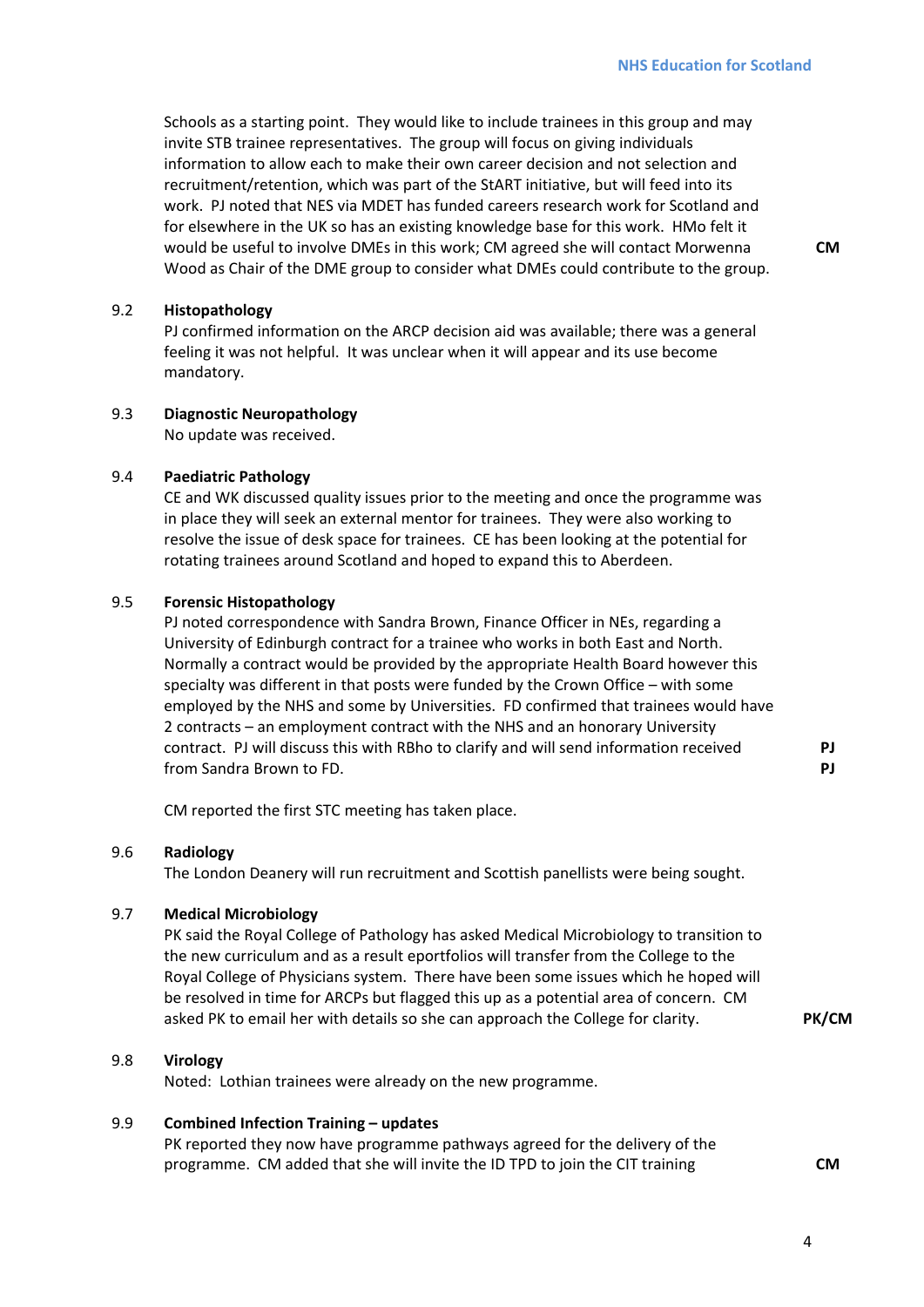committee.

# 9.10 **Chemical Pathology and Metabolic Medicine** No update was received. 9.11 **Nuclear Medicine** SH noted that interviews will take place in the second week of February. He added that they will do an imaging session in the Radiology training day and will have a session at RCPE. 9.12 **Trainees Issues** No update was received. 9.13 **Academic issues**  PJ reported he will confirm academic representation on the STB. **PJ** 9.14 **Service issues** No update was received. 9.15 **DME** It was agreed to circulate the CMT newsletter to TPDs; HMo will send it to HM for onward circulation. **HM** 9.16 **Lay representative**  No update was received. 10. **Received for information** The link to the S 11. **AOCB** 11.1 **Desk space within hospitals**

IMcG noted this was an issue for some hospitals; PJ will take this forward via DMEs if there were ongoing issues. **PJ**

# 12. **Date and time of next meeting**

The next meeting will take place at 10.30 am on Thursday 15 December 2016 in the Lossie Room, Aberdeen Dental Education Centre, Foresterhill, Aberdeen (with videoconference links).

## **Actions arising from the meeting**

| Item no | Item name                                        | <b>Action</b>                                                | Who       |
|---------|--------------------------------------------------|--------------------------------------------------------------|-----------|
| 3.      | Matters arising/actions from previous<br>meeting |                                                              |           |
| 3.1     | <b>Shared Services information</b>               | To seek a deputy for Diagnostics<br>shared services meeting. | PJ        |
| 3.2     | SAMD representation on Diagnostics               | To ask SAMD if it planned to replace                         | <b>HM</b> |
|         | <b>STB</b>                                       | Dr McRitchie.                                                |           |
| 3.3     | Meeting with Interventional                      | To re-send RBh's email.                                      | HМ        |
|         | Radiology: update                                |                                                              |           |
| 3.5     | PSU paper                                        | To ask Greg Jones to circulate paper                         | <b>CM</b> |
|         |                                                  | once confirmed.                                              |           |